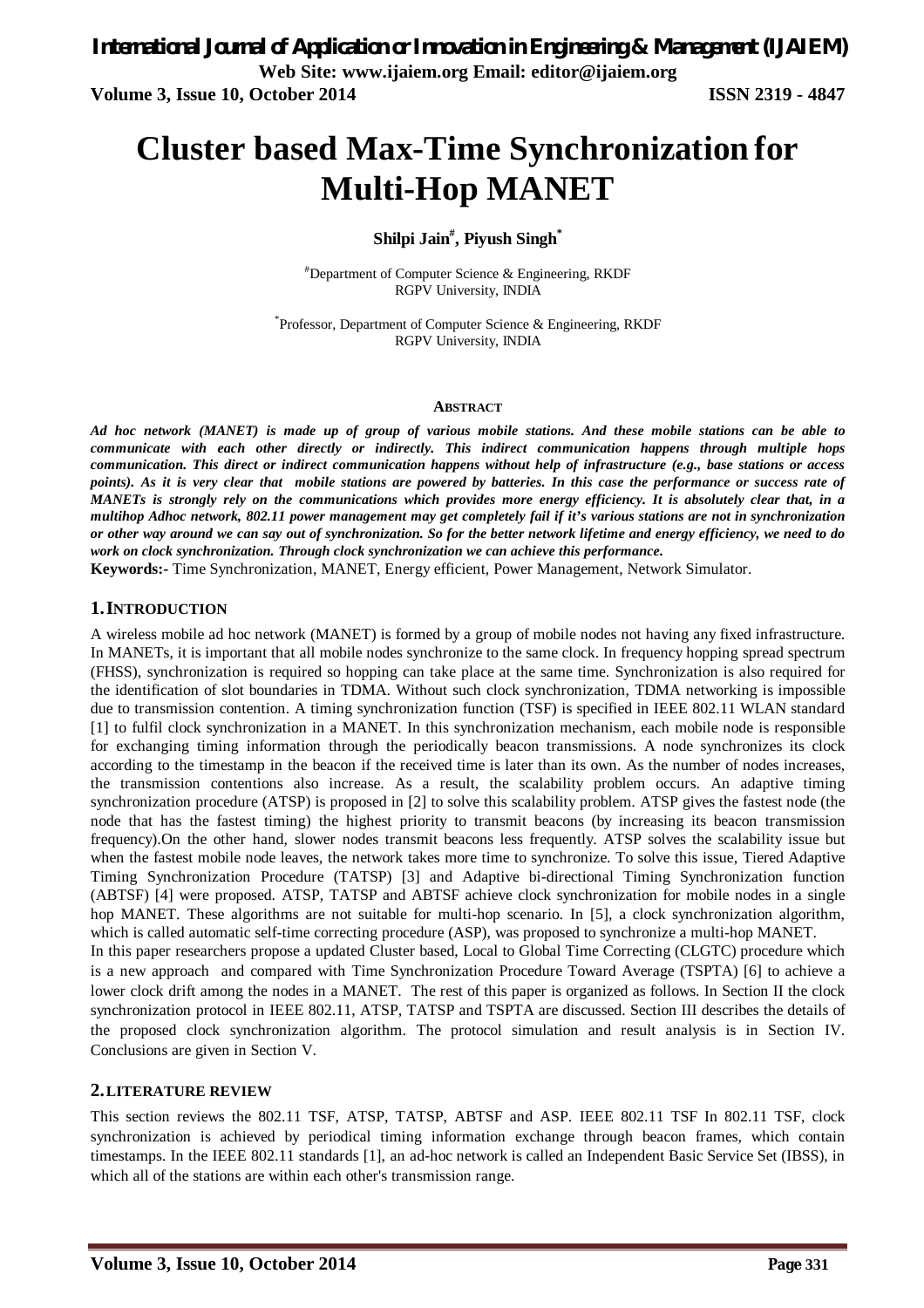# *International Journal of Application or Innovation in Engineering & Management (IJAIEM)* **Web Site: www.ijaiem.org Email: editor@ijaiem.org**

**Volume 3, Issue 10, October 2014 ISSN 2319 - 4847**



#### **Figure 1:** Beacon generation window [2].

According to the IEEE 802.11 specifications [1], each station maintains a TSF timer (clock) of the order of microseconds. Clock or timing synchronization is achieved by nodes periodically exchanging timing information through beacon frames. Each node in an IBSS shall adopt the timing received from any beacon that has a TSF time value (the timestamp) later than its own TSF timer. All nodes in the IBSS adopt a common value, a Beacon Period, which defines the length of beacon intervals or periods. This value, established by the node that initiates the IBSS, defines a series of Target Beacon Transmission Times (TBTTs) exactly a Beacon Period time units apart. Time zero is defined to be a TBTT. Beacon generation in an IBSS is distributed; all nodes in the IBSS participate in the process as follows.

#### **ATSP**

ATSP was proposed in [2] to solve the scalability problem. Here in ATSP the fastest station competes for beacon transmission every beacon period and other stations compete occasionally. In ATSP each node is assigned an integer I(i) that determines how often each node shall participate in beacon contention. Each node contends for beacon transmission once every I(i) beacon periods. Therefore smaller the value of I, higher the node chances of beacon transmission. The only problem arises with ATSP when the fastest node leaves the IBSS. Then the network takes more time to synchronize.

#### **TATSP**

TATSP is proposed in [3]. TATSP dynamically classifies the stations into three tiers according to the clock speed. The stations in tier 1 compete for beacon transmission in every beacon period and the stations in tier 2 will compete once in a while and the stations in tier 3 rarely compete. TATSF is compatible with 802.11 TSF.

#### **TSPTA**

For energy-efficient communication, time synchronization protocols play a basic and important role because all nodes have to have the same time information. We have proposed a time synchronization algorithm that performs well in dense and multi-hop networks [6]. The TSPTA algorithm uses the time information through the received beacon signal instead of particular nodes information. In this method, a node performs Local Averaging, which is a simple procedure and features decentralized processing. When a node does not receive the time information in the beacon transmission interval, it executes Self-Correcting. We validated the method with simulation results, which show that time synchronization is performed effectively with short process time.

#### **3.PROPOSED CLOCK SYNCHRONIZATION ALGORITHM**

#### **3.1 Synchronization Procedure**

The main concept of the proposed work is based on maximum clock time stamp of the node. Whenever communication between two nodes or among any number of nodes want get start before that those need to make route among them. While nodes are sending beacon message to each other for the route discovery, what researchers are doing, they simple passing the time stamp of their time. Afterward each and every nodes get that time stamp and this process goes on. After getting response from all the nodes, each node will find the maximum value of time stamp from each node. After the completion of the beacon interval each node will update it's time stamp with difference value.

#### **3.2 Algorithm for Synchronization**

This section deals with step by step execution steps of the proposed CMTSMH method as follows:

| CMTSMH Algorithm                                                                         |  |
|------------------------------------------------------------------------------------------|--|
| Start Beacon Interval {                                                                  |  |
| Send time stamp by each node to other node of the same cluster                           |  |
|                                                                                          |  |
| In Between Beacon Interval {                                                             |  |
| Send time stamp by communicating node of one cluster to another node of the another      |  |
| cluster, when this process gets over than find maximum time stamp including all clusters |  |
|                                                                                          |  |
| End Beacon Interval (all nodes in the network) {                                         |  |
| Send the maximum time stamp value to all node of the cluster or whole adhoc network.     |  |
|                                                                                          |  |
|                                                                                          |  |

#### **Figure 2:** CMTSMH algorithm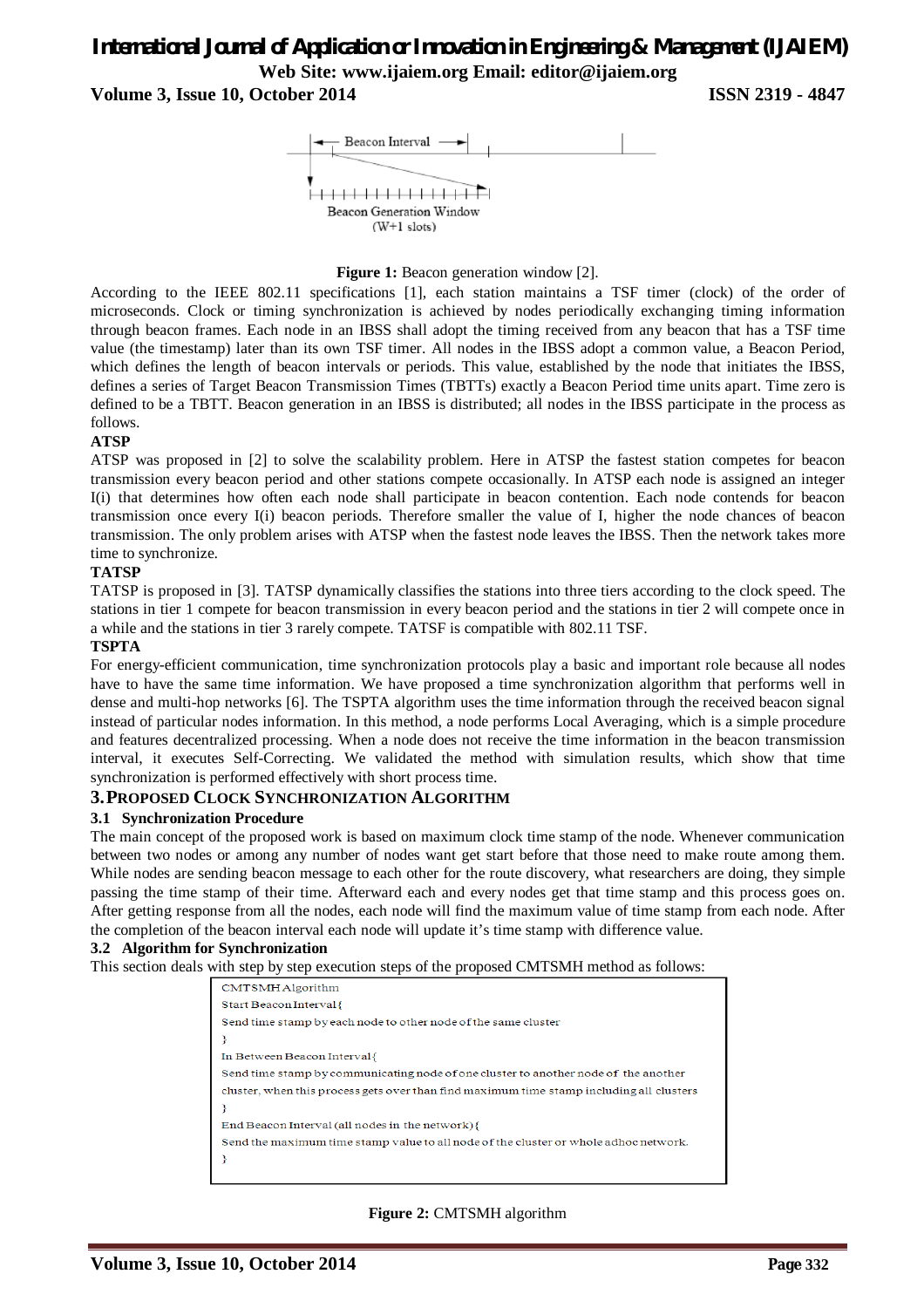# *International Journal of Application or Innovation in Engineering & Management (IJAIEM)* **Web Site: www.ijaiem.org Email: editor@ijaiem.org Volume 3, Issue 10, October 2014 ISSN 2319 - 4847**

### **4.SIMULATION AND RESULTS**

We have used NS-2 (Network Simulator) [7] for simulating various aspects of clock synchronization. The simulation area of the whole MANET is 800 m×600 m. The transmission radius of a station is 250 m. We assume that the clock difference between any two stations ranges is 0 at initial point of time. Various properties with their values are shown in following table:

| <b>Property</b> | <b>Values</b>            |
|-----------------|--------------------------|
| set val(chan)   | Channel/WirelessChannel  |
| set val(prop)   | Propagation/TwoRayGround |
| set val(netif)  | Phy/WirelessPhy          |
| set val(mac)    | Mac/802_11               |
| set val(ifq)    | Queue/DropTail/PriQueue  |
| set val(II)     | LL                       |
| set val(ant)    | Antenna/OmniAntenna      |
| set val(ifglen) | 50                       |
| set val(nn)     | 20                       |
| set val(rp)     | <b>MAODV</b>             |
| set val(x)      | 800                      |
| set $val(y)$    | 600                      |
| set val(stop)   | 100                      |





**Figure 2:** Shows Structures of all 20 nodes and how those are attached with each other.

Figure 3 show the ultimate result for which researchers have done all exercise. This result shows the clear cut picture of the proposed work over base paper work.